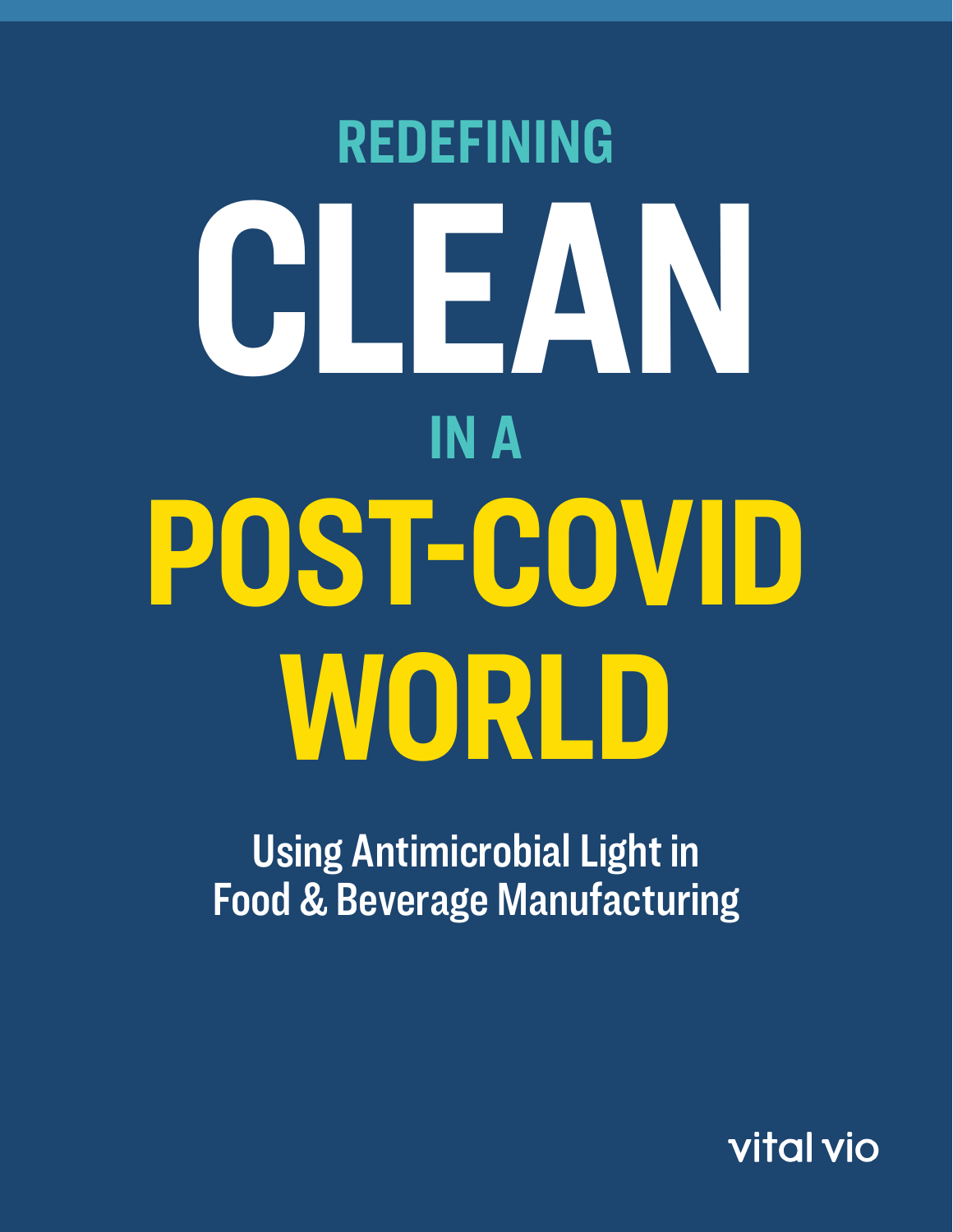# LOOKING AHEAD TO A POST-COVID WORLD IN FOOD & BEVERAGE MANUFACTURING

While still in the throes of COVID-19, American food and beverage manufacturers are being directed to remain open despite breakdowns in the supply chain and a dearth of workers able to work under new, asyet-untested working conditions.

One big difference between pre-pandemic protocols and postpandemic priorities is the emphasis on employee health and wellness. Labor unions have insisted that manufacturers develop safe working conditions for their members, and in response, companies will need to go beyond manufacturing zones (1 and 2) to strengthen hygiene across all the FSMA Production Zones, especially Zones 3 and 4.

#### Awareness of Pathogens

The Post-COVID world will have a heightened awareness of the presence of pathogens in all environments—work, home, transportation, hospitality, sports—as well as the pervasive passive transmission of all types of germs: viruses, bacteria, spores and other pathogens. The flip side of this awareness is Americans' expectations of business practices that address the presence and transmission of microbes. A recent report published by Vital Vio, *Wellness in a Post-COVID World* (based on a statistically accurate survey of 1,000 adult U.S. citizens) documents how Americans expect their "normal daily life" and behavior will change after the pandemic. It also includes data on their attitudes about brands' transparency regarding cleanliness and cleaning habits.

- 76% will hold brands accountable for how they clean their spaces
- 61% want businesses to invest in automated cleaning technologies such as disinfecting lights and cleaning robots
- Food and beverage manufacturers to communicate the cleaning changes they are making to meet Americans' expectations.

#### Expecting a Clean Work Environment

Americans also want changes made to the places where they spend most of their time, namely their workplace. Currently (April 2020), most state and local governments, are aligned on stepwise approaches to opening up the economy; mirroring the collectively cautious approach expressed by survey respondents.

Redefining *CLEAN* in a Post-COVID world means that Americans want employers to protect workers from harmful germs:

- 28% worry offices aren't cleaned regularly
- 23% worry staff isn't aware of good hygiene practices
- 22% worry co-workers won't stay home when sick

#### There's No Going Back

There's no going back to previously acceptable cleaning practices. Equalizing the importance of addressing the bioburden in non-product FSMA zones (3 and 4) using antimicrobial light is one tangible example of this. Antimicrobial lighting can become a permanent part of a multilayered defense system to address bacterial challenges that result in product contamination, as well as the health and wellness concerns of employees and employers, in highly effective and scalable ways.



**25% of Americans** say they would even leave their job if their employer did not make investments in cleanliness, compared to **31% of Millennials** who feel this way.

(Source: Wellness in the Post-Covid World, April, 2020, Vital Vio)



# **CLEAN > COST**

**43% of Americans** expect employers to pay more to book business travel with brands that make investments in enhanced cleanliness.

(Source: Wellness in the Post-Covid World, April, 2020, Vital Vio)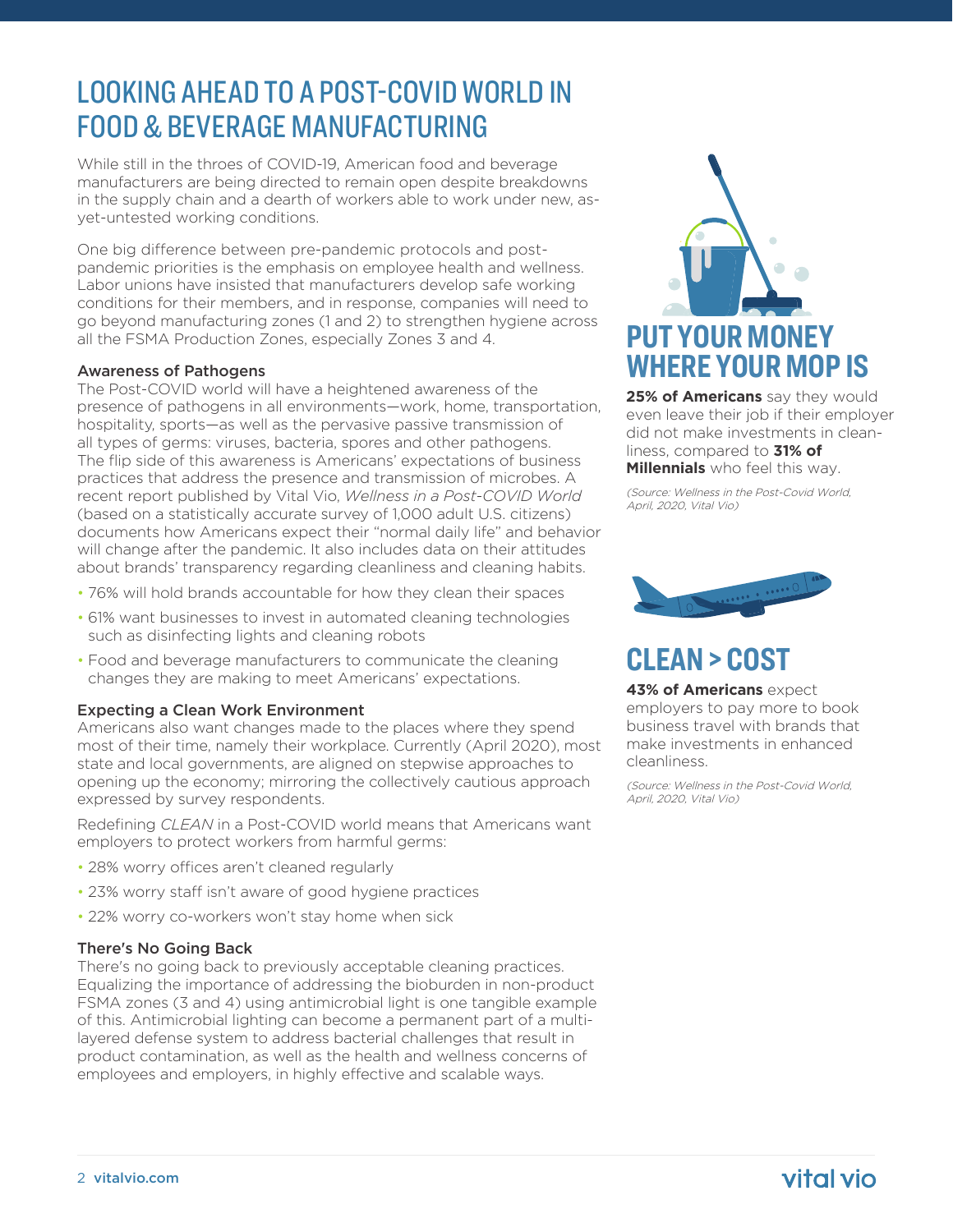# ZEROING IN ON PRODUCTION ZONES

Of the three components of food production—raw ingredients, the manufacturing process itself and the processing environment—it is the processing environment that the FDA's Food Safety Modernization Act (FSMA) looks at most closely. An environmental monitoring program is necessary for measuring the overall effectiveness of microbiological controls in food processing facilities, enabling companies to be proactive in preventing food-borne contamination.

#### Environmental Monitoring Zones

The Environmental Monitoring Zone Concept is a framework that separates food and beverage production environments into four zones, each with specific propensities for bacterial growth. The highest risk is in Zone 1, with diminishing risk progressing to Zone 4. *Salmonella* and *Listeria* (and *E. coli* in meat processing) are the most common bacteria found in Zones 1 and 2, where there is a direct risk for contamination. Zones 3 and 4 are comprised of "infrastructure" including phones, computers, forklifts, hallways, floors, locker rooms and loading docks. The zones are interconnected by workers and machinery which create a risk of cross-contamination. All of the zones can benefit from antimicrobial lighting that is tuned and targeted to the surfaces in each one. Therefore, reducing the bioburden in any of the zones can have a positive impact on the sanitation of the entire production facility, as well as the health and wellness of employees, specifically in Zones 3 and 4.

Keeping production zones pathogen-free improves employee health and wellness and decreases the potential for product contamination.

## FOOD PRODUCTION ZONES (FOR FSMA COMPLIANCE)

#### **ZONE 4**

locker rooms, cafeteria, halls, warehouse, loading dock

#### **ZONE 3**

phones, hand trucks, forklifts, walls, floor and drains

#### **ZONE 2**

non-product contact surfaces in close proximity to product (exterior of equipment, chill units, framework, equipment housing)

#### **ZONE 1**

Source: Safe Food Alliance, 2020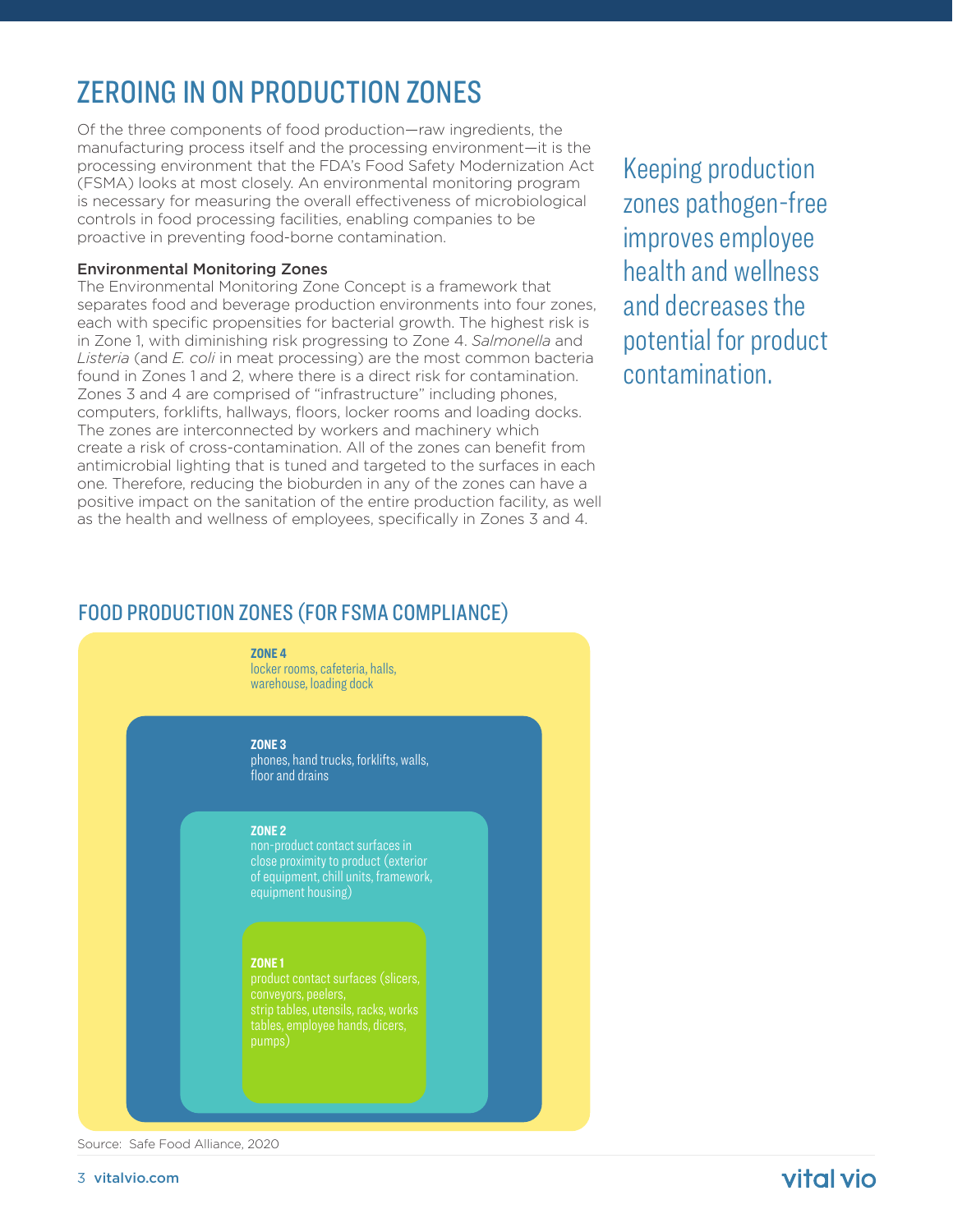# THE CONTAMINATION CHALLENGE

In addition to employee health and wellness, manufacturers need to avoid costly contamination. Maintaining clean production lines is one of the most critical challenges facing food and beverage manufacturers. Tight regulations ensure that production processes and manufacturing environments meet stringent safety guidelines. If products or equipment are found to be contaminated, lines are shut down while everything is thoroughly cleaned. The impact to the bottom line can be significant in some very direct ways:

- Specialized contamination clean-up is very costly.
- The financial opportunity cost of a temporary shut-down increases by the minute.
- Already-processed goods must be discarded at a total loss, while raw materials are discarded or safely stored for future use.
- The sum of these and other associated costs can be staggering.

Depending on its complexity, cleaning a production line and getting it running again can take hours or days. Specific protocols must be followed to properly clean the impacted environment. Often manufacturers hire services that cost thousands of dollars per hour.

The larger or more complicated the contamination is, the longer it takes—and the more it costs—to remediate. And when contamination is not caught in time—and a product ships—a costly and time-consuming product recall may become necessary. Product recalls are not only financially expensive, they can have a material impact on a company's standing with suppliers, distributors and consumers. Recalls can also cause a backlash in the stock market, causing a company's value to plummet once news of a contamination breaks. Damage to a brand's reputation can take years to overcome, depending on the scope of the contamination and resulting media coverage. Most U.S. consumers can probably name at least one brand or product category associated with a food recall caused by contamination.

#### The Human Cost of Contamination

Beyond the financial costs of food contamination, there is a human toll. According to data from the U.S. Centers for Disease Control and Prevention, each year approximately 48 million people in the United States (about 1 in 6) become sick from food-borne illnesses; 128,000 are hospitalized; and 3,000 die from these (largely preventable) illnesses. Nontyphoidal *Salmonella* was found to be the leading bacterial cause of illness (11%), and the top cause of hospitalizations (35%) and death (28%). *Listeria monocytogenes*, is estimated to be the third-leading bacterial cause of death (19%). What's even more troubling is that the actual numbers are likely much higher, with public health experts believing that cases are under-reported because only a small proportion of these illnesses are confirmed by laboratory testing and reported to public health agencies.\*



become sick each year from food-borne illnesses\*



**128,000**

people are hospitalized annually from food-borne illnesses\*



people die every year from food-borne illnesses\*



**\$10 MILLION** average direct cost per food recall due to contamination\*\*

\* Source: Centers for Disease Control and Prevention, 2011 annual data

\*\* Source: Grocery Manufacturers Association

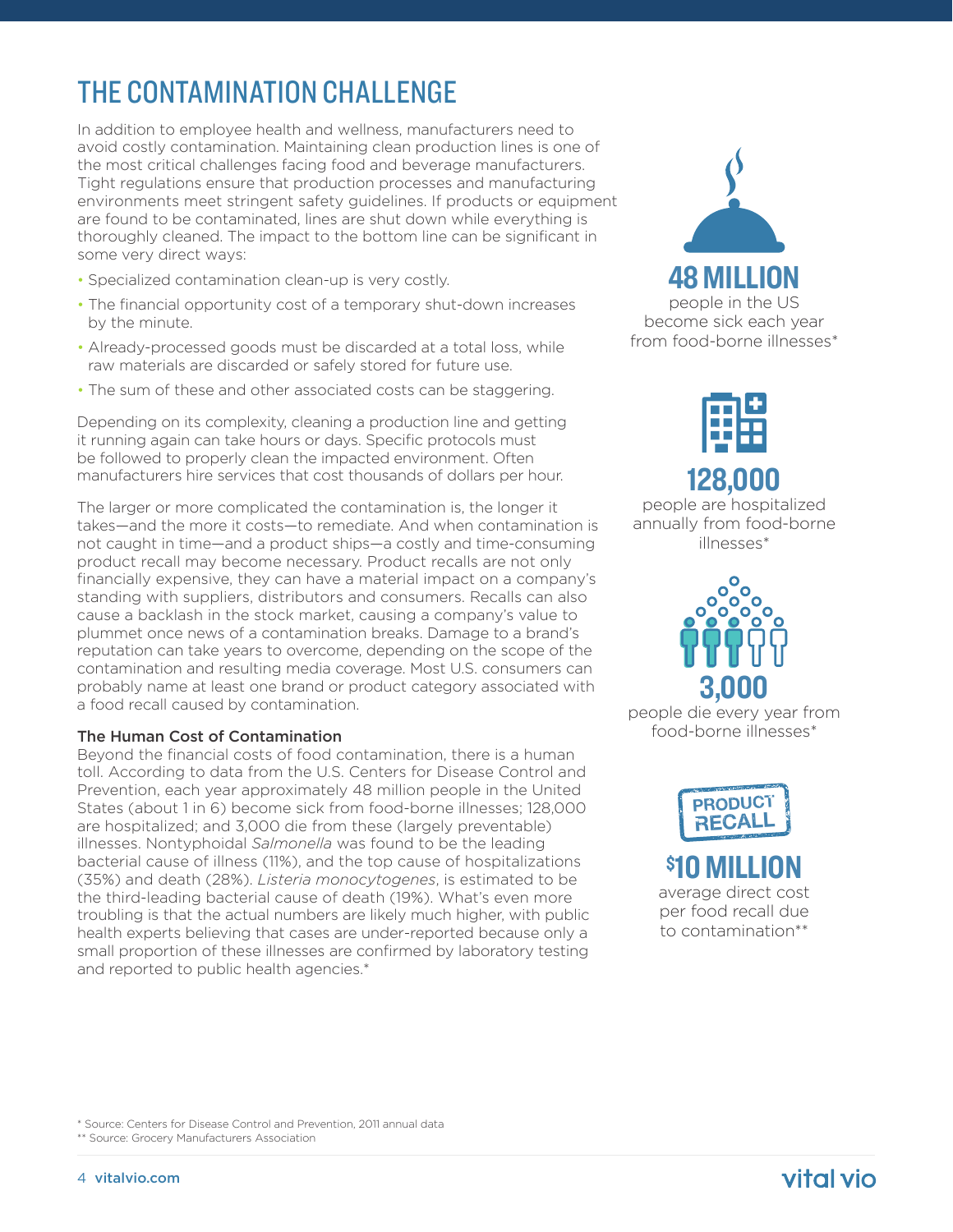# ANTIMICROBIAL LIGHT: A NEW WAY TO CLEAN IN THE 21ST CENTURY

Until recently, the choices to combat microbial contamination within food and beverage manufacturing environments were typically:

- Wiping and mopping with strong chemicals
- Power-washing and deep cleaning by specialized cleaning services
- Disassembling equipment, cleaning it and rebuilding it

Now there is a new approach to mitigate contamination: antimicrobial light, a light wave frequency between 400 and 420nm that specifically targets bacteria, fungi, yeast and mold by creating an inhospitable environment that prevents further growth of microbes on surfaces within the production environment.

## Patented Antimicrobial LED Light Technology

Originally discovered in England in 1892 using filters and sunlight, this light technology has evolved to become flexible and highly efficient using the digital tuning capability of LED. The breadth and depth of use cases are phenomenal: chief among them, food safety. In the case of food and beverage manufacturing, Vital Vio's lights can be configured precisely to target specific areas (throughout all FSMA Production Zones) where bacteria are present, likely to grow or likely to be transmitted to other Zones. The key benefit of Vital Vio's antimicrobial lighting solutions is the fact that Vital Vio has patented a single LED diode to emit this specialized light, enabling it to both illuminate large places such as manufacturing environments, while also providing continuous protection inside very small and hard-to-reach spaces, such as directly within the processing line itself, or underneath equipment.

Vital Vio antimicrobial light is unlike UV light, which is inherently dangerous because it attacks DNA to destroy the cellular structure in all living things (including people). Vital Vio's technology uses a selected light wave that meets the international standard for continuous and unrestricted use around humans (IEC24, 2019). There are countless advantages to antimicrobial light as an ideal complement to more traditional ways of cleaning. Studies show that Vital Vio's antimicrobial LED light technology can be used on materials like stainless steel, glass or plastic surfaces, whereas UV is known to degrade materials found in food and beverage manufacturing environments. This new class of antimicrobial lights cleans continuously, as part of a multi-layered defense system.

This new class of antimicrobial lights cleans continuously, as part of a multi-layered defense system.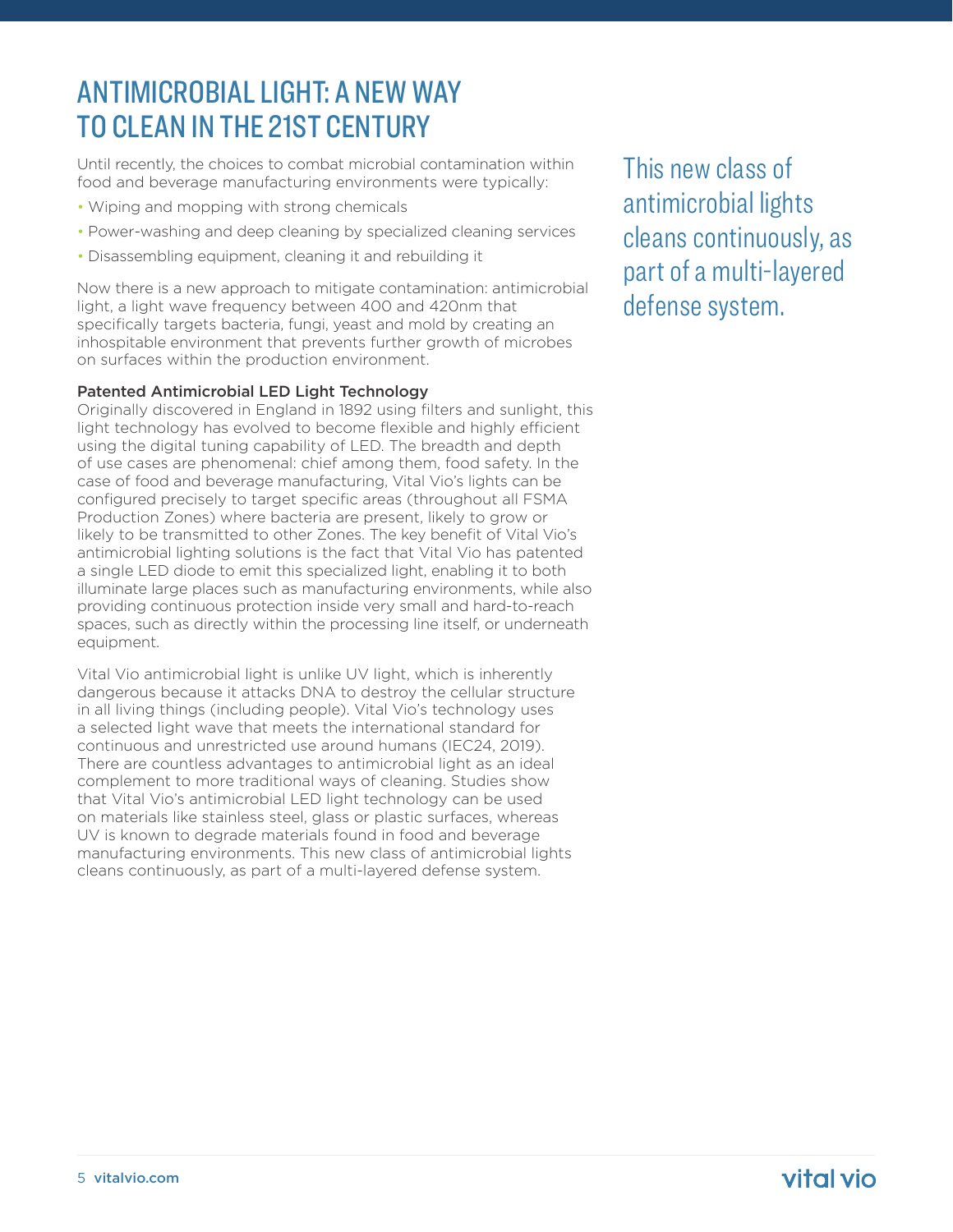# A NEW FOUNDATION TO A LAYERED ANTIMICROBIAL DEFENSE SYSTEM

Food and beverage manufacturers can benefit from an enhanced layered approach to post-contamination cleaning by leveraging the continual cleaning power of Vital Vio's LED light technology. This technology is proven to be effective in defending against both the growth and the spread of microbes. Once in place, these lights work nonstop, keeping production environments at a significant reduction in microbe count. By using these lights, episodic spraying and wiping can potentially be reduced. Using less harsh chemicals and having a cleaner processing line and environment will also save time and money.

In a world where one bad headline can amount to millions of dollars in lost market capitalization, and the cost of a product recall averages \$10M it's worth taking a look at how an investment in this new type of continuous antimicrobial light can reduce the impact of contamination; promote the company's commitment to the health and wellness of its employees and customers; and directly impact the bottom line.

## 7 WAYS ANTIMICROBIAL LIGHT DELIVERS A CLEANER BOTTOM LINE An ROI Guide for Food & Beverage Manufacturers

- Less unexpected downtime. Reduces the need to hire expensive contamination clean-up crews on short notice. Also less financial opportunity cost of lost productivity.
- Reduce strength of chemicals used for episodic cleaning and the expense of disposing of chemical waste.
- Decreased potential for FDA fines or recalls (see Figure 2). 3

Less exposure for materials to corrosive chemicals that degrade the rubbers and plastics in production equipment. Therefore, potentially decreased demand and frequency for expensive replacement parts and labor.

- Less damage from mold, and therefore, decreased need for mold remediation
- Less product loss (waste) due to microbial contamination. 6

Neutral or positive impact on the value of your brand integrity and ultimately, stock value by gaining a reputation as a meticulously clean manufacturer and corporation that is committed to hygiene, health and wellness.

Figure 1: 7 Ways Antimicrobial Light Technology Delivers a Cleaner Bottom Line (Source: Vital Vio, 2020) Vital Vio's new class of antimicrobial light provides significant benefits and payback in multiple ways:

- · Increased up-time
- · Protection for your brand integrity
- · Proof of the company's investment in health and wellness for employees and customers
- · Less time, money and effort spent on sanitation overall

2

1

4

5

7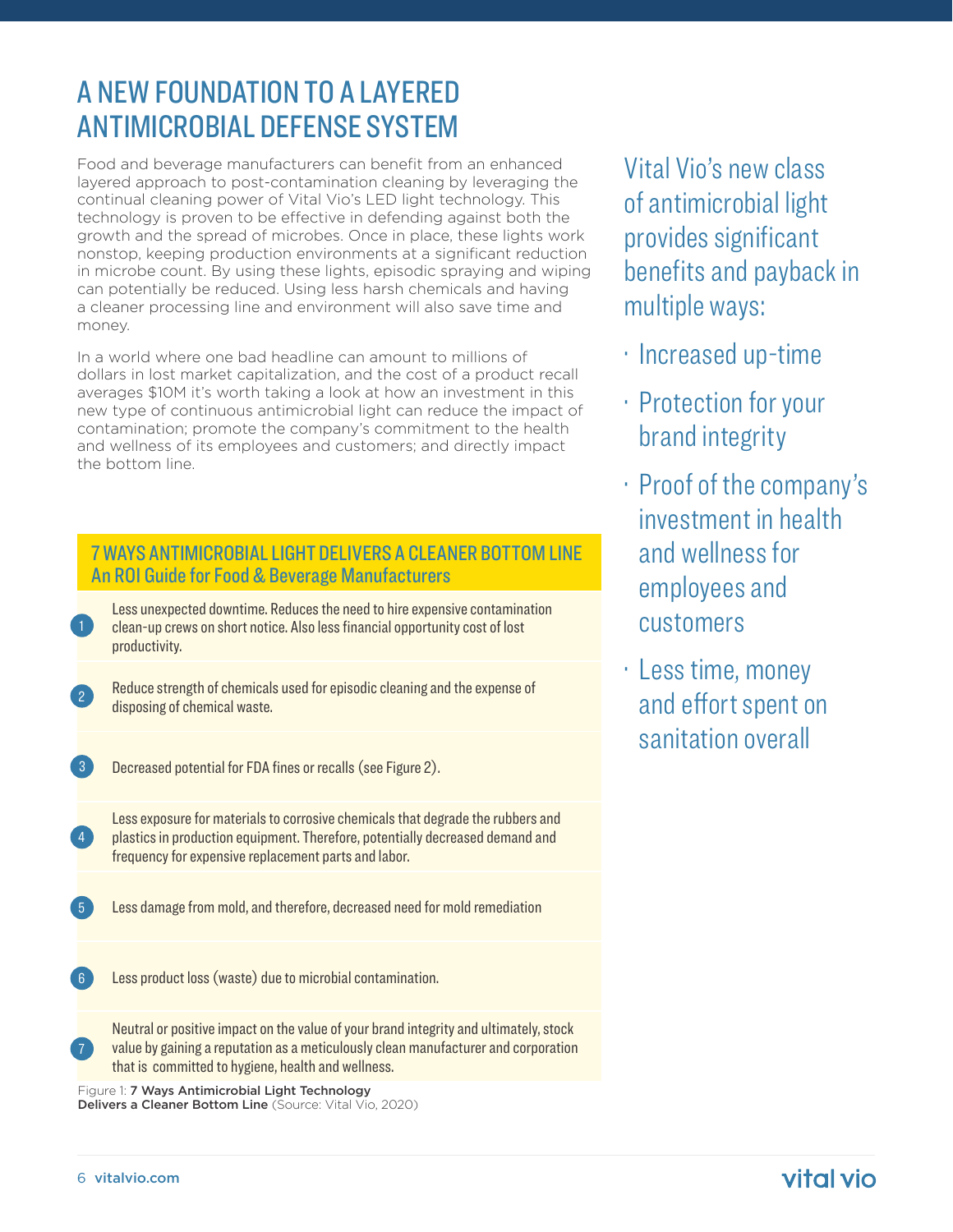# THE IMPACT OF MICROBIAL CONTAMINATION

In 2019, the FDA issued approximately 350 recalls, market withdrawals and safety alerts. Of that number, 111 were attributed to potential or confirmed microbial contamination—data that demonstrate that the incidence of bacterial growth is the leading cause of market disruption for the food and beverage industry. Regardless of the resolution of each occurrence—whether a fine, forced or voluntary recall, quiet self-directed market withdrawal or alert—a few things are certain: production in each instance was stopped; products had to be discarded; and specialized cleaning needed to be hired quickly.



## FDA RECALLS, MARKET WITHDRAWALS & SAFETY ALERTS (2019)

Figure 2: FDA Recalls, Market Withdrawals & Safety Alerts (Source: FDA, 2020)

# APPLYING VITAL VIO'S CONTINUOUS CLEANING SOLUTION TO FOOD AND BEVERAGE PROCESSING

Vital Vio's antimicrobial LED light technology provides both illumination where and when light is needed and creates an inhospitable environment for pathogens and other microbes in manufacturing environments where bioburdens require tight control. Vital Vio works to attain the maximum dosage levels of antimicrobial action by tuning the power of these lights to specific lux levels, angles and distances from the targets. This comprehensive approach has been tested in many settings, all concluding that Vital Vio antimicrobial LED light technology is a powerful and highly sustainable way to reduce pathogens while at the same time having no negative impact on surfaces.

Consider a warm, humid processing environment where mold can easily grow unabated. Vital Vio's lighting technology is flexible enough to light the entire production line, as well as the hard-to-reach spaces, flipping that ideal environment for growing mold into a textbook case for the

Nearly one-third (32%) of FDA recalls, market withdrawals and safety alerts for food and beverages are due to "potential for or confirmed microbial contamination."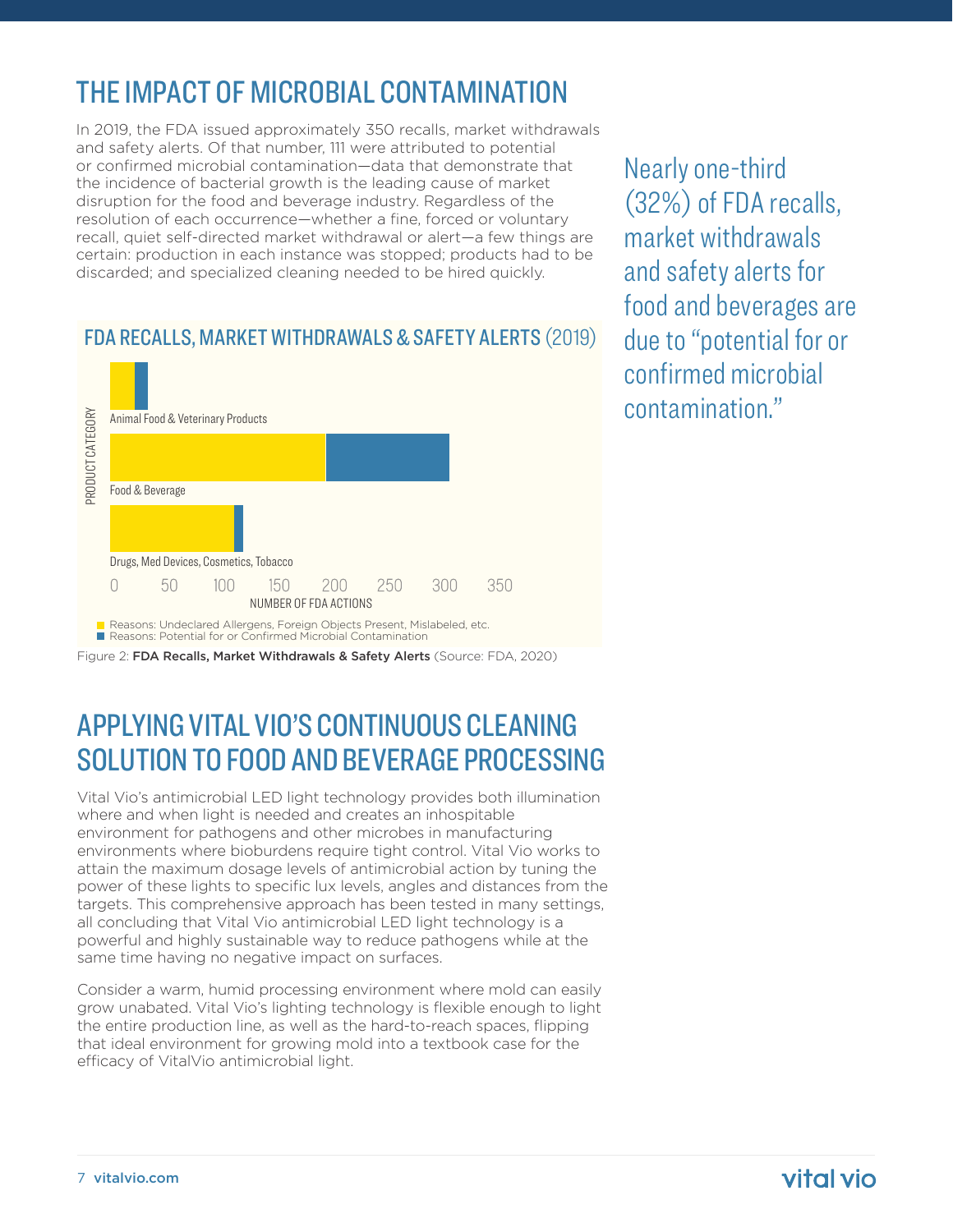## Proof of the Efficacy of Vital Vio's Antimicrobial Light Technology in Relevant Environments

## Case Study 1 | Office Environment Analogous to Zone 4

Vital Vio's results from an installation in an office environment are analagous to Zone 4. Results of a study conducted in a busy company break room showed that Vital Vio antimicrobial light was effective in reducing the bioburden on the surfaces in five key areas of the room: near the toaster, refrigerator, sink, water cooler and trash can. The same items and similar surfaces are found in Zone 4 of food production facilities—break rooms, locker rooms, cafeterias and hallways. Each of the five sites were swabbed once per day for 10 days at roughly the same time each day. Sites were sampled before the antimicrobial lights were installed to gather baseline values and again at 8 and 12 weeks post-installation.

The baseline (pre-install) counts were indexed as 100% of the total and the percent of bioburden remaining compared to that baseline was calculated for the two post-install time points. The addition of antibacterial light decreased the presence of bacteria in all areas:

- Average decrease of 1-log, or 90%, in surface bioburden after Vital Vio's antimicrobial technology was installed, compared to baseline
- 1.12-log decrease was reported at 12 weeks post-install
- An average of 89.8% and 92.4% decreases in surface bioburden across all sites were reported at 8 and 12 weeks post-installation respectively



## PERCENT OF BIOBURDEN REMAINING COMPARED TO BASELINE

Figure 3: Results of Vital Vio antimicrobial lighting in an office environment (Source: Vital Vio, 2020)

After 12 weeks under Vital Vio antimicrobial lights, the average reduction in bioburden across all surfaces was **92.4%**.

Source: Vital Vio, 2020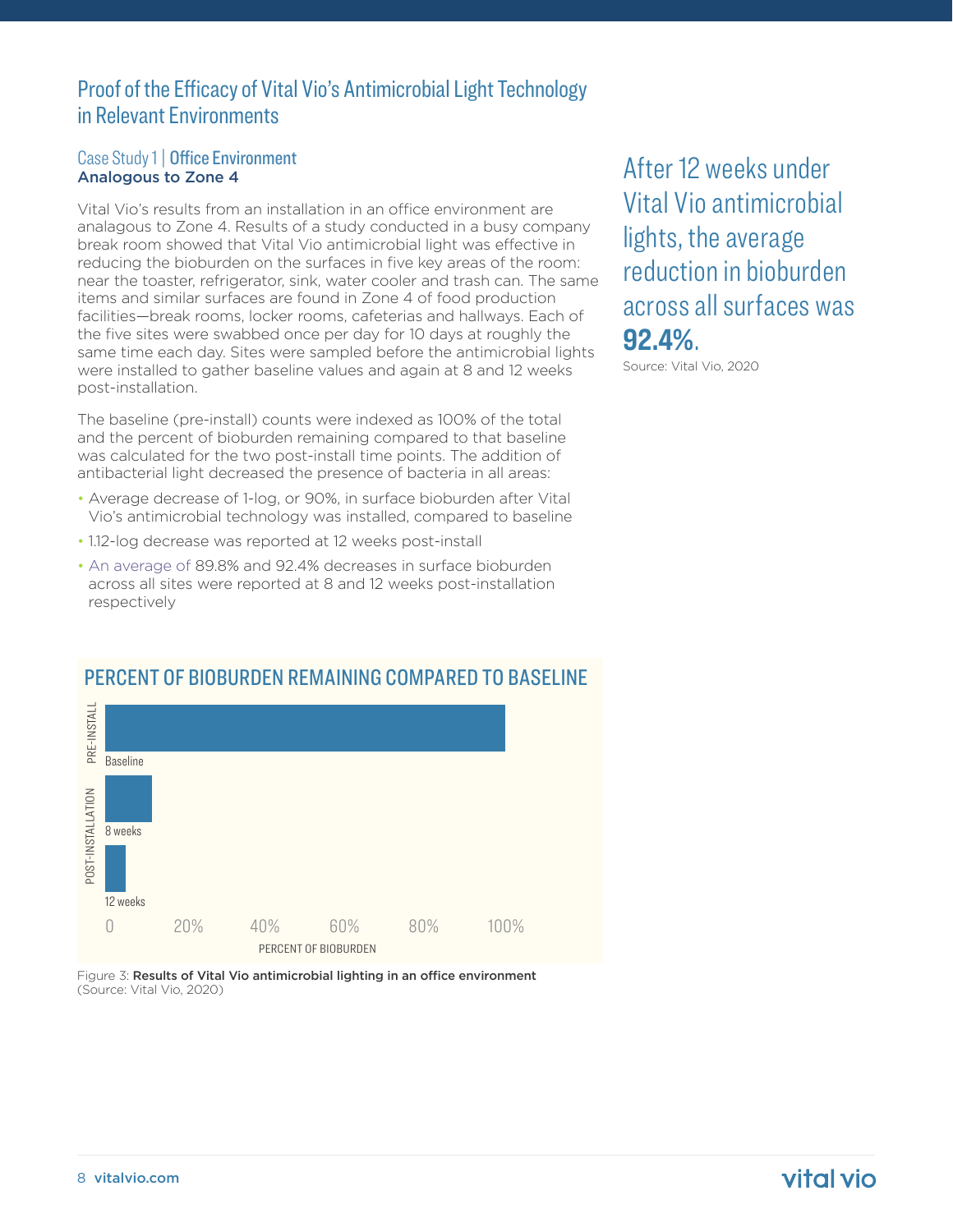## Case Study 2 | SUNY/Stony Brook University Hospital: Nurses' Station Analogous to Zone 3

Another Vital Vio study, at New York's Stony Brook University Hospital, was conducted in and around the nurses' station adjacent to the Medical ICU, including the surrounding hallways and waiting room. The results showed reductions in bacteria on the office equipment in the station: phones, computers, mice, countertops, copy machines and keyboards. In all, twenty surfaces were tested and all showed dramatic decreases in bioburden, on average decreasing from a colony count of 55 CFU/Plate to 30. The testing took place over a 24-week period and the site was active non-stop (similar to many food production facilities). With no downtime, there was no opportunity to turn the Vital Vio lights on as "blue-violet lights" where they would be in cleaning mode only. Instead, they were constantly providing illumination as well as antimicrobial impact throughout the twenty-four weeks.

## AVERAGE COLONY COUNTS BEFORE AND AFTER INSTALLATION OF VITAL VIO'S DISINFECTING TECHNOLOGY



Figure 5.Average colony counts across 20 surfaces before and after the installation of Vital Vio lights. (Source: Vital Vio, 2020)

## **STONY BROOK UNIVERSITY SITE # LOCATION DESCRIPTION**

| Nursing Station 1 (NS1) Keyboard |  |  |
|----------------------------------|--|--|
|----------------------------------|--|--|

- 2 NS1 Phone
- 3 NS1 Phone
- 4 NS1 Chair Arm
- 5 NS1 Crash Cart/Paper Disposal/COW
- 6 Nursing Station 2 (NS2) Keyboard
- 7 NS2 Phone
- 8 NS2 Copy Machine
- 9 NS2 Chair Arm
- 10 NS2 Crash Cart/Paper Disposal/COW
- 11 Nursing Station 3 (NS3) Keyboard
- 12 NS3 Phone
- 13 NS3 Mouse
- 14 NS3 Keyboard #3
- 15 NS3 Countertop
- 16 Core Fax Machine
- 17 Core Phone
- 18 Core Printer
- 19 Family Room Tabletop
- 20 Family Room Seat Cushion

Figure 4. Sampling sites adjacent to MICU nurses' station. (Source: Vital Vio, 2020)